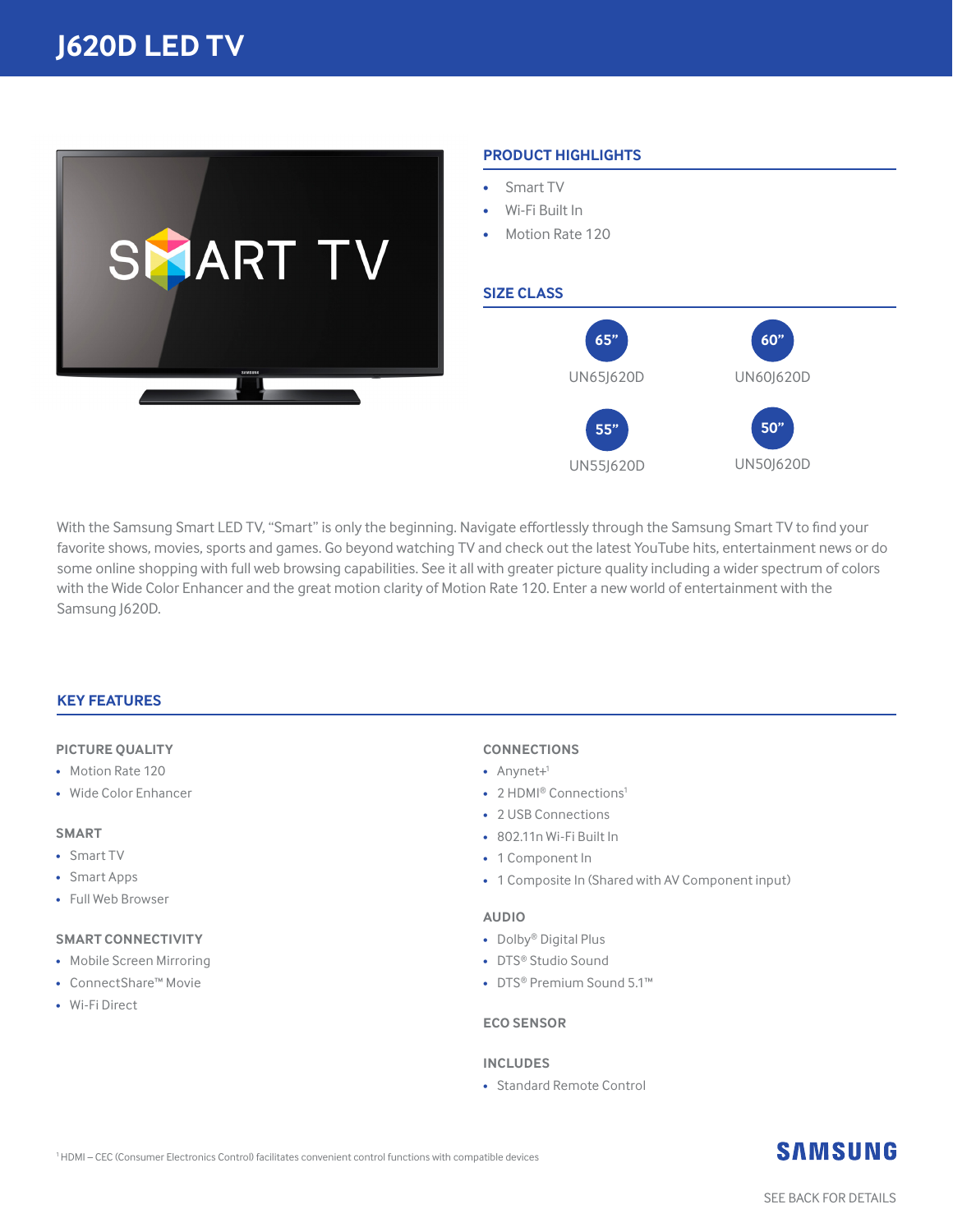# **J620D LED TV**

## **KEY FEATURES**

#### **PICTURE QUALITY**

#### **MOTION RATE 120**

Enjoy improved fast-action moving picture resolution at Motion Rate 120 with outstanding refresh rate, processing speed and backlight technology.

#### **WIDE COLOR ENHANCER**

See every image as the director intended with enriched colors – even with older, non-HD content.

#### **SMART**

#### **SMART TV**

Access your favorite program choices, live TV, video on demand, **apps, and social media in one easy-to-browse navigation experience.**<sup>1</sup>

#### **SMART APPS**

**Put your favorite media and entertainment at your fingertips with**  apps built for your Samsung Smart TV – including streaming TV and movies, sports, social media, interactive games, weather, and more.1

#### **FULL WEB BROWSER**

Easily browse the web right on your TV – enjoy everything from online shopping and social media to entertainment news<sup>1</sup>

#### **SMART CONNECTIVITY**

#### **MOBILE SCREEN MIRRORING**

The screen mirroring feature allows you to mirror your mobile phone onto the TVs screen wirelessly. This feature allows you to use your big screen television instead of your devices smaller screen for showing content, media playback, or other function.

#### **CONNECTSHARE™ MOVIE**

Plug your favorite entertainment and media into your TV – watch videos, play music, or view photos through a USB connection.

#### **WI-FI DIRECT®**

Enables devices to connect with each other easily for everything **from accessing the Internet to file transfers without requiring a**  wireless access point.<sup>1</sup>

#### **CONNECTIONS**

#### **ANYNET+**

**Enjoy an interconnected media experience – control up to 12**  compatible devices and streamline the way you manage them.<sup>2</sup>

#### **HDMI**®

Enjoy higher quality audio and video with an HDMI connection that transmits both signals over a single cable.<sup>2</sup>

#### **WI-FI**

Enjoy your favorite on-demand content seamlessly through your **existing network with built-in Wi-Fi (802.11n).**

#### **1 COMPONENT IN**

Analog video connection transmits HD RGB video using three RCA connections.

#### **1 COMPOSITE IN (SHARED WITH AV COMPONENT INPUT)**

Analog video connection transmits video using one RCA connection.

#### **AUDIO**

#### **DOLBY® DIGITAL PLUS**

Enjoy the ultimate in digital sound quality on all your favorite movies, TV shows and streaming content. Dolby Digital Plus optimizes your **entertainment experience with enhanced sound richness and clarity.**

#### **DTS® STUDIO SOUND**

Advanced audio processing adapts the Digital Theater System stream to your stereo system, creating a cinematic digital audio **experience for your home entertainment system.**

#### **DTS® PREMIUM SOUND 5.1™**

Feel like you're part of the action by immersing your senses in 5.1 surround sound.

#### **ECO SENSOR**

Enjoy a crystal-clear picture while saving energy with technology that intelligently adapts the screen's brightness to the intensity of the light in the room.

#### **INCLUDES**

**STANDARD REMOTE CONTROL** Remote control that operates the TV.

<sup>1</sup> All devices must be on the same network and internet connection is required

2 HDMI – CEC (Consumer Electronics Control) facilitates convenient control functions with compatible devices

©2015 Samsung Electronics America, Inc. Samsung is a trademark or registered trademark of Samsung Electronics Co., Ltd. Samsung and Samsung SMART TV are trademarks or registered trademarks of Samsung Electronics Co., Ltd. All other brand, product and service names and logos are marks and/or registered trademarks of their respective owners. Screen images are **simulated. Some devices may require Internet access. Apps may vary by product model. Netflix**® or M-GO streaming membership required.

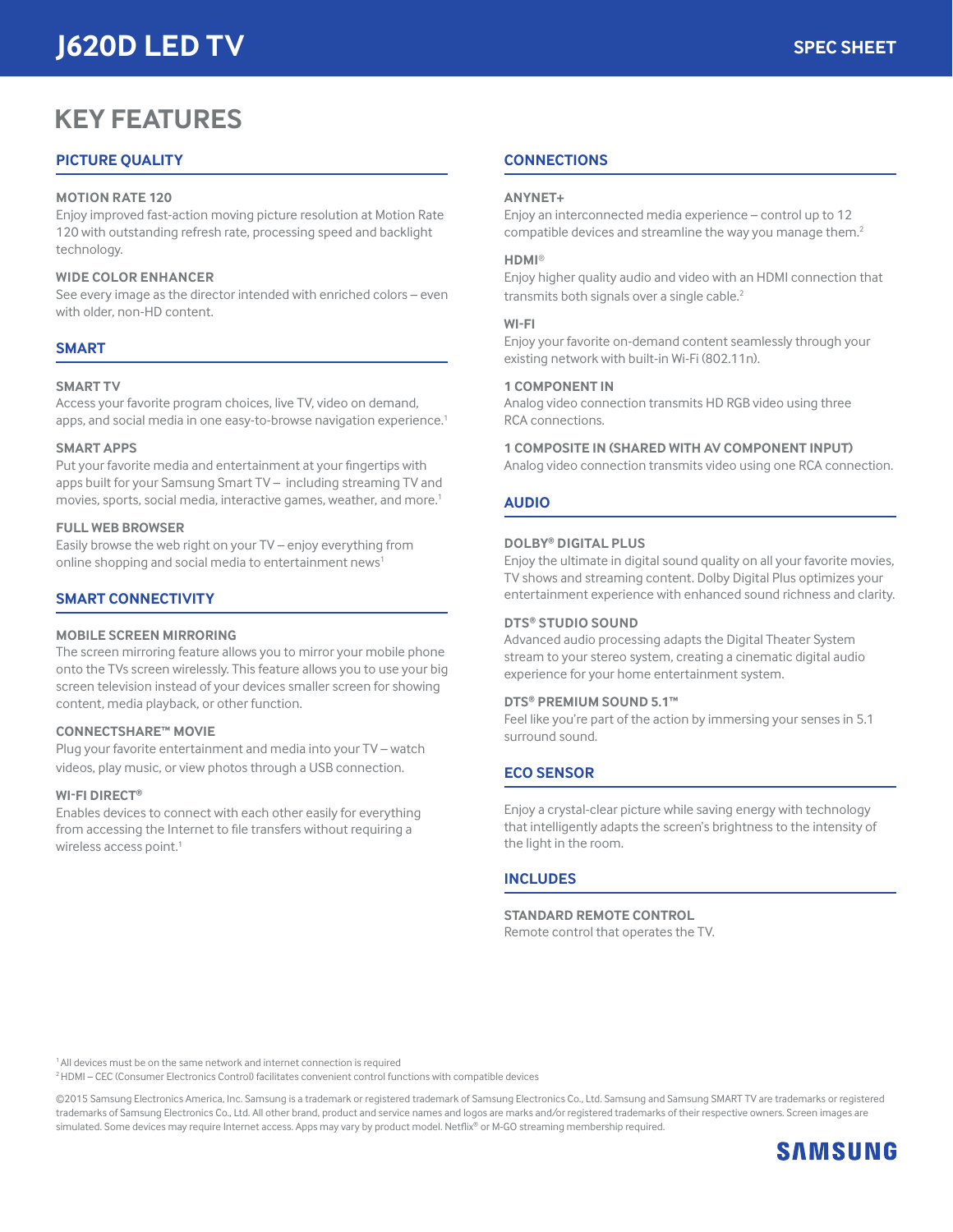# **J620D LED TV**

## **MODELS**

**MODEL:** UN65J620D **ORDER CODE:** UN65J620DAFXZA

**SCREEN SIZE CLASS:** 65"

**SCREEN DIAGONAL MEASUREMENT:** 64.5"

**UPC CODE:** 887276068916

**COUNTRY OF ORIGIN: Mexico**

#### **DIMENSIONS (INCHES W x D x H):**

- **TV WITHOUT STAND: 58.4 x 3.8 x 33.9**
- **TV WITH STAND: 58.4 x 13 x 36.5**
- **SHIPPING: 71.9 x 9.4 x 39.5**

#### **WEIGHT (LBS):**

- **TV WITHOUT STAND:** 62.4
- **TV WITH STAND:** 71.7
- **SHIPPING:** 88.8

**VESA SUPPORT: Yes (400 mm x 400 mm)**

#### **ACCESSORIES INCLUDED IN BOX:**

• **REMOTE MODEL:** Standard TM1240A

**MODEL:** UN60J620D **ORDER CODE:** UN60J620DAFXZA

**SCREEN SIZE CLASS:** 60"

**SCREEN DIAGONAL MEASUREMENT:** 60"

**UPC CODE:** 887276062228

**COUNTRY OF ORIGIN: Mexico**

#### **DIMENSIONS (INCHES W x D x H):**

- **TV WITHOUT STAND:** TBD
- **TV WITH STAND:** TBD
- **SHIPPING:** TBD

#### **WEIGHT (LBS):**

- **TV WITHOUT STAND:** TBD
- **TV WITH STAND:** TBD
- **SHIPPING:** TBD

**VESA SUPPORT: Yes (400 mm x 400 mm)**

#### **ACCESSORIES INCLUDED IN BOX:**

• **REMOTE MODEL:** Standard TM1240A

### **SAMSUNG**